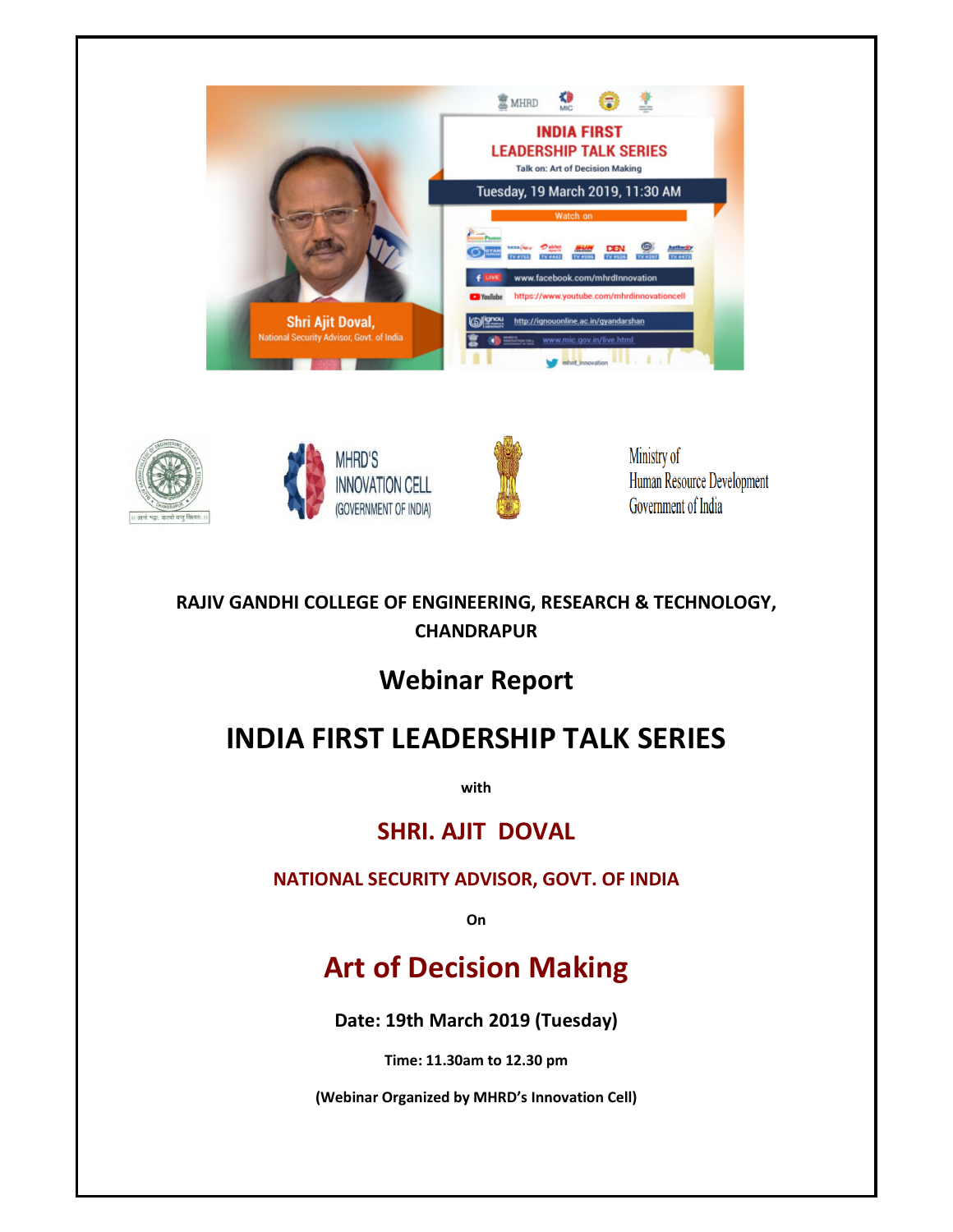Institution Innovation council of RC.E.R.T. Chandrapur had conducted a Webinar on "India First Leadership Talk Series" by Shri. Ajit Doval ,National Security Advisor Government of India, on theme "Art of Decision Making" on 19th March 2019 in Electrical Engineering Netlab at 11.30am to 12.30 pm.

Program started with the introduction of Shri. Ajit Doval IPS (Retd), PPM, KC, PM, is the 5th and current National Security Advisor to the Prime Minister of India. He previously served as the Director of the Intelligence Bureau in 2004–05, after spending a decade as the head of its operation wing. Under his supervision 2016 Indian Line of Control strike on 29th Sept, 2016 and 2019 Balakot airstrike on 26th Feb, 2019 were conducted.

According to him people tend to give too much weight to the information that is right in front of them while failing to consider the information "to the left and to the right". When we take the time to shift the spotlight from side to side the situation starts to look a lot different.

He explained by giving an example of marriage that we "decide" to get married, to have children, to live in particular cities or embark on particular careers, and in a sense this is true. But how do we actually make those choices? One of the paradoxes of life is that our big decisions are often less calculated than our small ones are. From this perspective, a decision is essentially a value-maximizing equation.

He further explained that if we're going out and can't decide whether to take an umbrella, we could come to a decision by following a formula that assigns weights to the probability of rain, the pleasure we'll feel in strolling unencumbered, and the displeasure we'll feel if we get wet.

Most decisions are more complex than this, but the promise of decision theory is that there's a formula for everything, from launching a raid in Abbott bad to digging an oil well in the North Sea. He said Plug in our values, and the right choice pops out.

#### **Outcomes**

- $\checkmark$  Students should identify their goal. One of the most effective decision making strategies is to keep an eye on our goal.
- $\checkmark$  Student should gather information for weighing their options.
- $\checkmark$  One should consider the consequences.
- $\checkmark$  Student should take their decision.
- $\checkmark$  Evaluate our decision.

It was a great experience to watch and hear this inspiring, motivating talk and educate ourself in "Art of Decision Making" from Master of Decision making.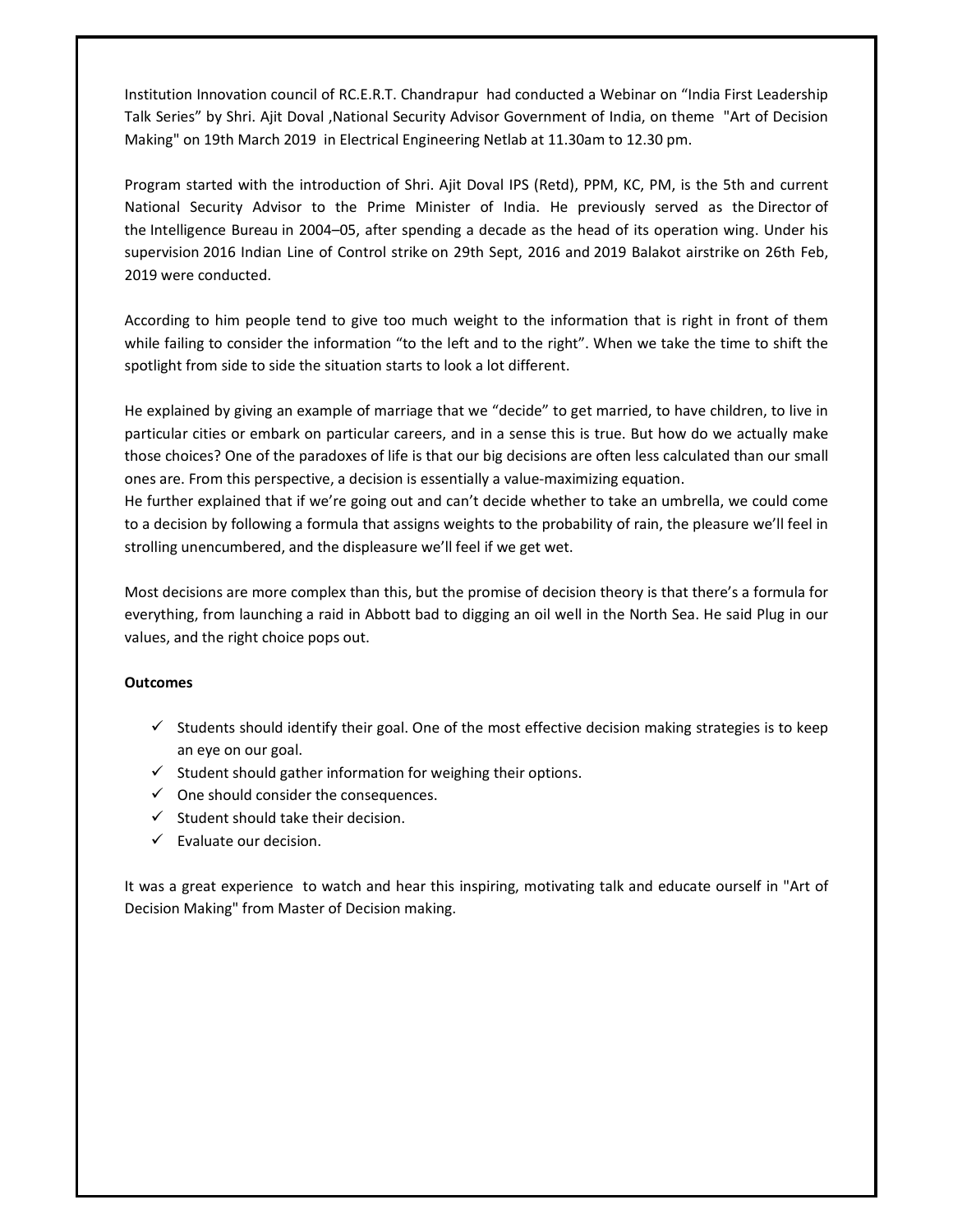



**STUDENT PARTICIPANTS IN THE WEBINAR**